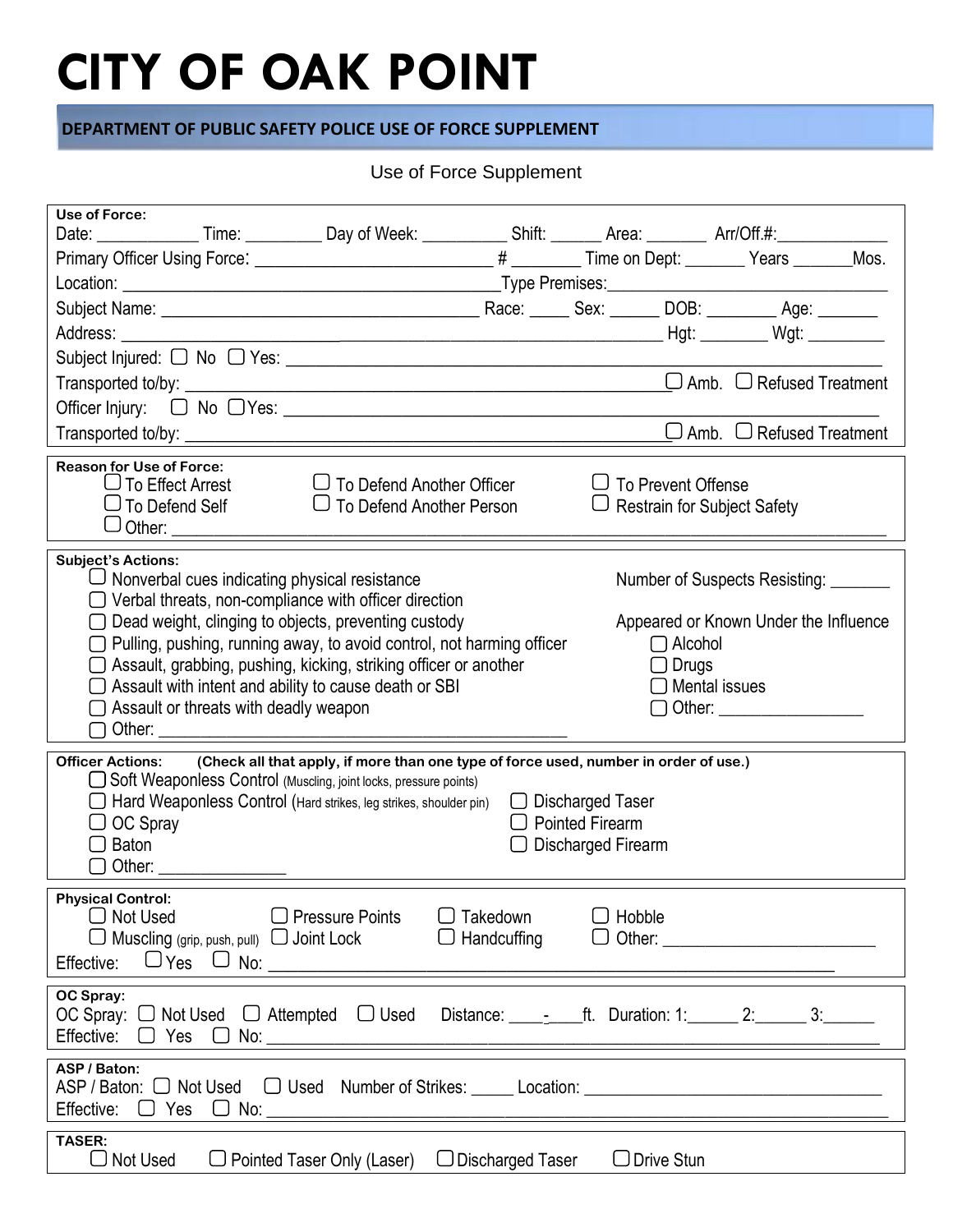# **CITY OF OAK POINT**

#### **DEPARTMENT OF PUBLIC SAFETY POLICE USE OF FORCE SUPPLEMENT**

| Distance Fired: ________ft. Cycles Discharged: ____________ Probes Penetrate Skin □ Yes                                                                                                                                                                                | $No$ $\Box$                                                                                                                                                                                                |  |  |  |  |  |  |  |
|------------------------------------------------------------------------------------------------------------------------------------------------------------------------------------------------------------------------------------------------------------------------|------------------------------------------------------------------------------------------------------------------------------------------------------------------------------------------------------------|--|--|--|--|--|--|--|
| Taser Number: Cantridge Numbers: Cantridge Numbers: Placed in Evidence: C Yes Taser Effective: C Yes C No:                                                                                                                                                             | No                                                                                                                                                                                                         |  |  |  |  |  |  |  |
| Firearm:<br>□ Not Used □ Pointed Firearm Only □ Discharged Firearm<br>Weapon: □ Sidearm □ Shotgun □ Patrol Rifle □ Backup / Off Duty Distance Fired: _______ft.<br>Rounds Discharged: ________ Number Hits on Target: _______ Weapon Serial Number: __________________ |                                                                                                                                                                                                            |  |  |  |  |  |  |  |
| <b>Environmental Conditions:</b><br>$\Box$ Hot (Little or thin clothing) $\Box$ Daylight<br>$\Box$ Dawn / Dusk<br>Warm<br>Cool<br>■ Darkness<br>Cold (Heavy clothing) $\Box$ Other: $\Box$                                                                             | <b>Situational Conditions:</b><br><b>Multiple Suspects</b><br>$\Box$ Indoors<br>Hostile Environment <sub>O</sub> Outdoors<br>Threats to Officer(s) $\Box$ In Vehicle<br>Confined Space □ Other: <u>□ □</u> |  |  |  |  |  |  |  |
| <b>Officer Summary:</b>                                                                                                                                                                                                                                                | Indicate location of force used on diagram                                                                                                                                                                 |  |  |  |  |  |  |  |
| Type of force ultimately successful in Control of Subject:                                                                                                                                                                                                             | $\sim$ Grip                                                                                                                                                                                                |  |  |  |  |  |  |  |
| Officer comments on regarding force effectiveness:                                                                                                                                                                                                                     | Spray                                                                                                                                                                                                      |  |  |  |  |  |  |  |
| <u> 1989 - Johann John Harry Barbara, mars and de ferrer and de ferrer and de ferrer and de ferrer and de ferrer</u>                                                                                                                                                   | ← Impact                                                                                                                                                                                                   |  |  |  |  |  |  |  |
|                                                                                                                                                                                                                                                                        | $\nu$ Dart                                                                                                                                                                                                 |  |  |  |  |  |  |  |
| Reporting Officer:                                                                                                                                                                                                                                                     | <b>Munition</b>                                                                                                                                                                                            |  |  |  |  |  |  |  |